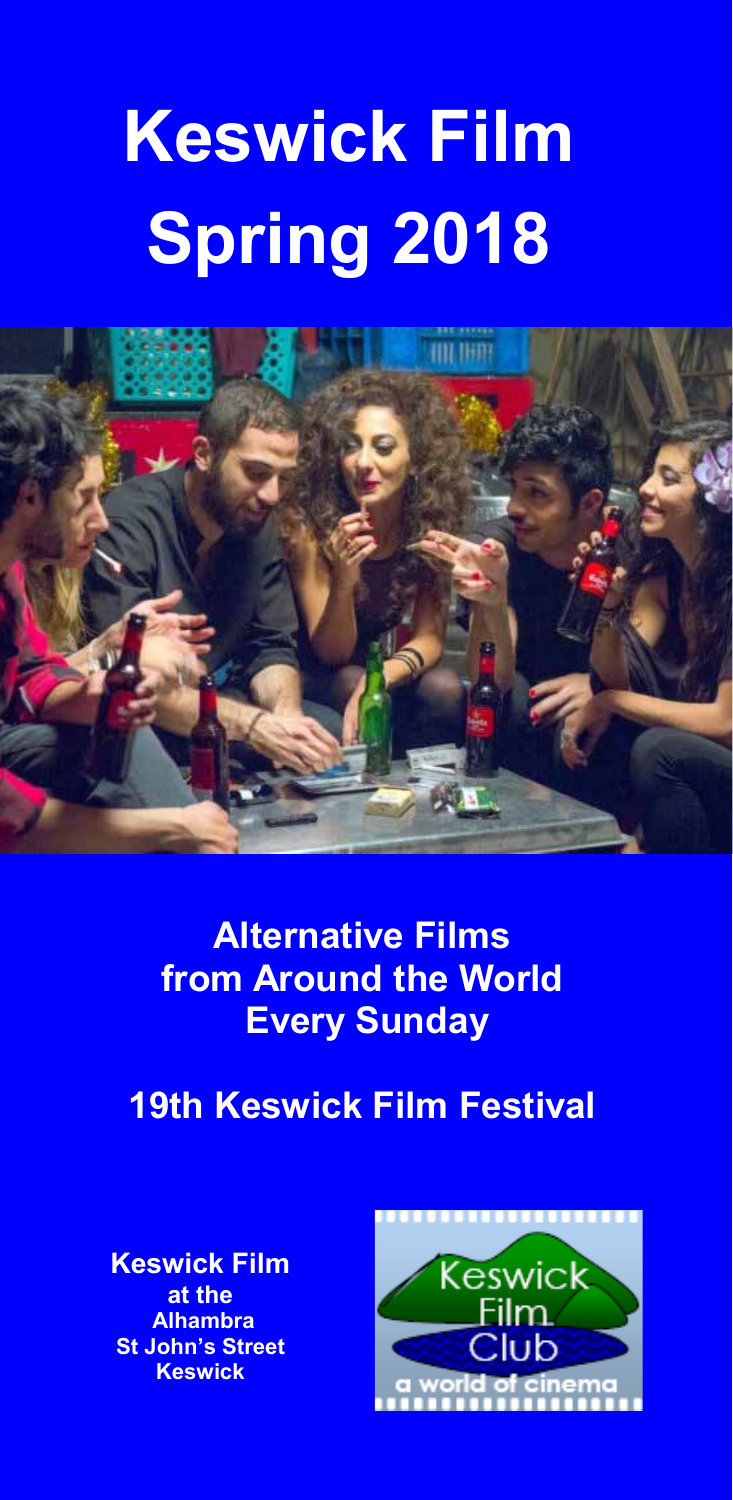

#### www.keswickfilmclub.org



Keswick Film Club began life in 1998 with the intention of bringing the best of World Cinema to Keswick. Since then it has won many awards from the British Federation of Film Societies (now 'Cinema for All') including Best Programme four times, Best Website and Film Society of the Year. Anyone can come to a film, and we have over 200 members who benefit from even cheaper viewings.

#### **LOCATION**

The Alhambra Cinema, St. John's Street, Keswick, North Lake District. Leave the Market Square at the south end (The Royal Oak) and keep going uphill for 200 metres.

#### **TIME**

KFC has two 'seasons', each with its own brochure, available in and around Keswick (e.g. Library, Booths) or posted to members. Most films are screened on Sundays at 5pm, but check in this brochure.

**Email** us at info@keswickfilmclub.org Follow us on **Facebook** at www.facebook.com/keswickfilmclub Or on **Twitter** at www.twitter.com/keswickfilm

#### **Spring Programme 2018 The Alhambra Cinema, Keswick**

#### **TICKETS**

You do not need to be a member to see the films, but it will save you money if you attend more than 5 films, including all Film Festival films, over the course of the two seasons in the year.

*Tickets:* £6.00 for non members; £4.00 for members; £3.00 for students, under 16s and benefit claimants.

*Membership:* £10 per year. Reduction of £2 on all Club screenings, £1 on Film Festival screenings and £1 off Alhambra's own screenings on Wednesday (or Sunday in the summer).

**Join** at The Alhambra Cinema or the Chair's flat - Top Flat, 36 Station Street, Keswick - or at any club screening. Membership form available from our website or the cinema.

*Season Pass:* £33 (Spring season 2018 - does not include the festival). Membership also entitles attendance of Caldbeck Area Film Society and Brampton Film Club at members' rates and vice versa.

#### **You are very welcome to all shows, whether you join or not**.

#### **COMMITTEE**

Chair: Vaughan Ames (017687 80969), info@keswickfilmclub.org<br>Vice Chair: David Miller Secretary: David Andrews Vice Chair: David Miller Secretary: David Andrews<br>Treasurer: Paul Titley Membership Secretary: Els Membership Secretary: Elspeth Payne Committee Members: Ian Payne (Festival Co-ordinator), Ann Martin, Stephen Brown (Webmaster), Angela Jackson, Alan Naylor, Stephen Pye, Tom Rennie, Mike Newns, Roger Gook

*Keswick Film Club is a voluntarily-run, not-for-profit organisation Registered Charity No. 1083395*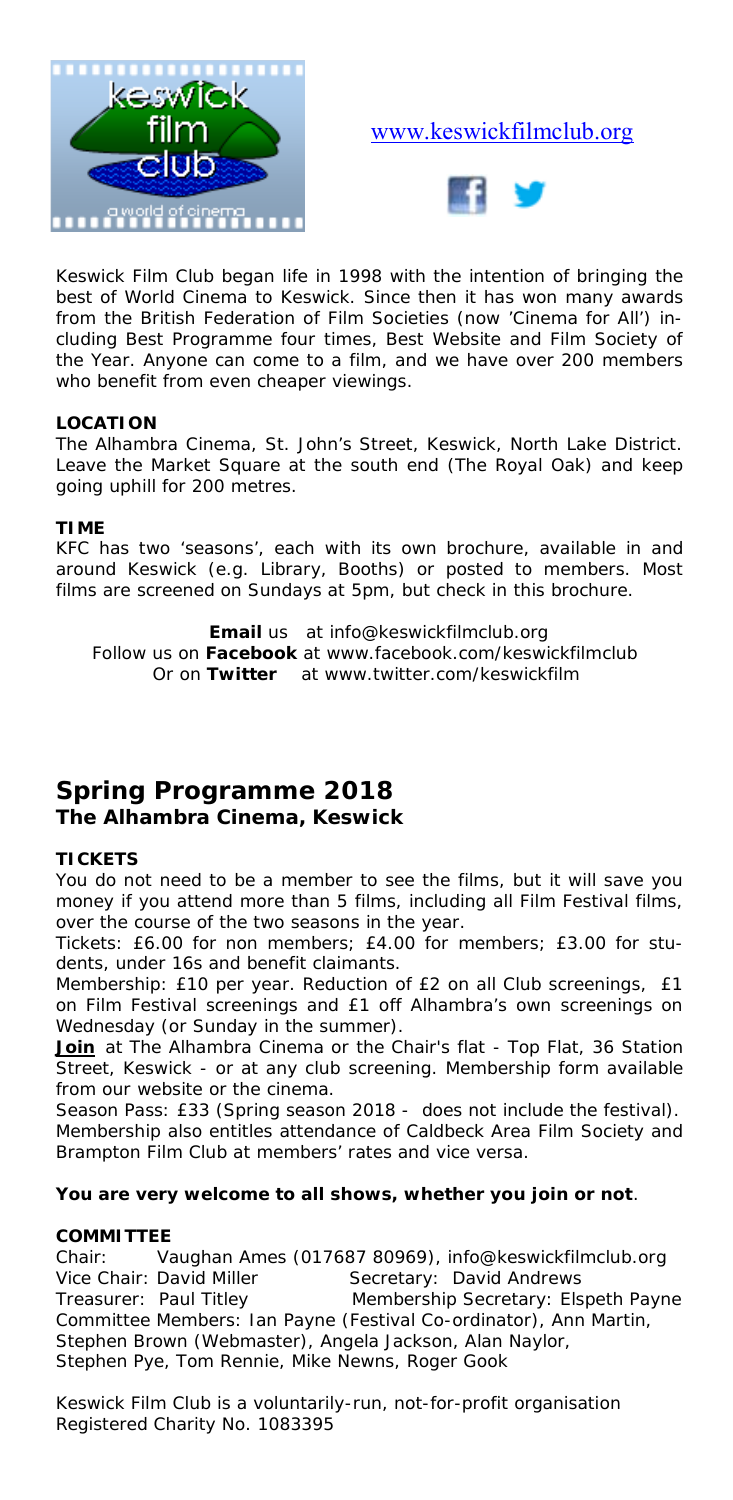#### *Sunday 7th January at 5pm*  **MARJORIE PRIME**

*Director:* Michael Almereyda. *USA 2017 (12A) 1hr 39min. In English.* 



We start the new year with a comedy/drama to remind us that it is easy to forget… or have we just remembered it wrong? It isn't just too much partying over Christmas!

Marjorie has grown old and has problems remembering her past. This being 'the future', her family are trying to help by hiring a hologram/AI robot that is programmed to be (and looks) just like her dead husband Walter did in his forties. This clever hologram gets better and better at 'being' someone the more information it gleans. This does indeed help; Marjorie finds she gets on better with 'young Walter' than she does with her children, especially as she shares more and more memories with 'him'. There is a problem though: are her memories real? When 'he' speaks to the other family members, they give 'him' a different history; they all believe they are telling the truth - who should 'he' believe?

Director Michael Almereyda's most successful film was probably his version of *'Hamlet'* set in modern day America, '*Now, he is back with '*Marjorie Prime'*, a clever and affecting meditation on memory, bereavement, love and remorse'* - Geoffrey Macnab, Independent. He is well supported with a great cast too - Lois Smith plays Marjorie, with Jon Hamm as Walter and Geena Davis and Tim Robbins as her daughter and son-inlaw.

Ann Hornaday in the Washington Post says '*It re-assures and unsettles in equal, exquisitely calibrated measure. Viewers are*  left with the Faulknerian sense that, one day, the past won't *just be alive: it won't even be past at all'.* I guess that would mean that we could watch our favourite movies again and again...for the first time! I can't wait for the conversation in the pub after this one...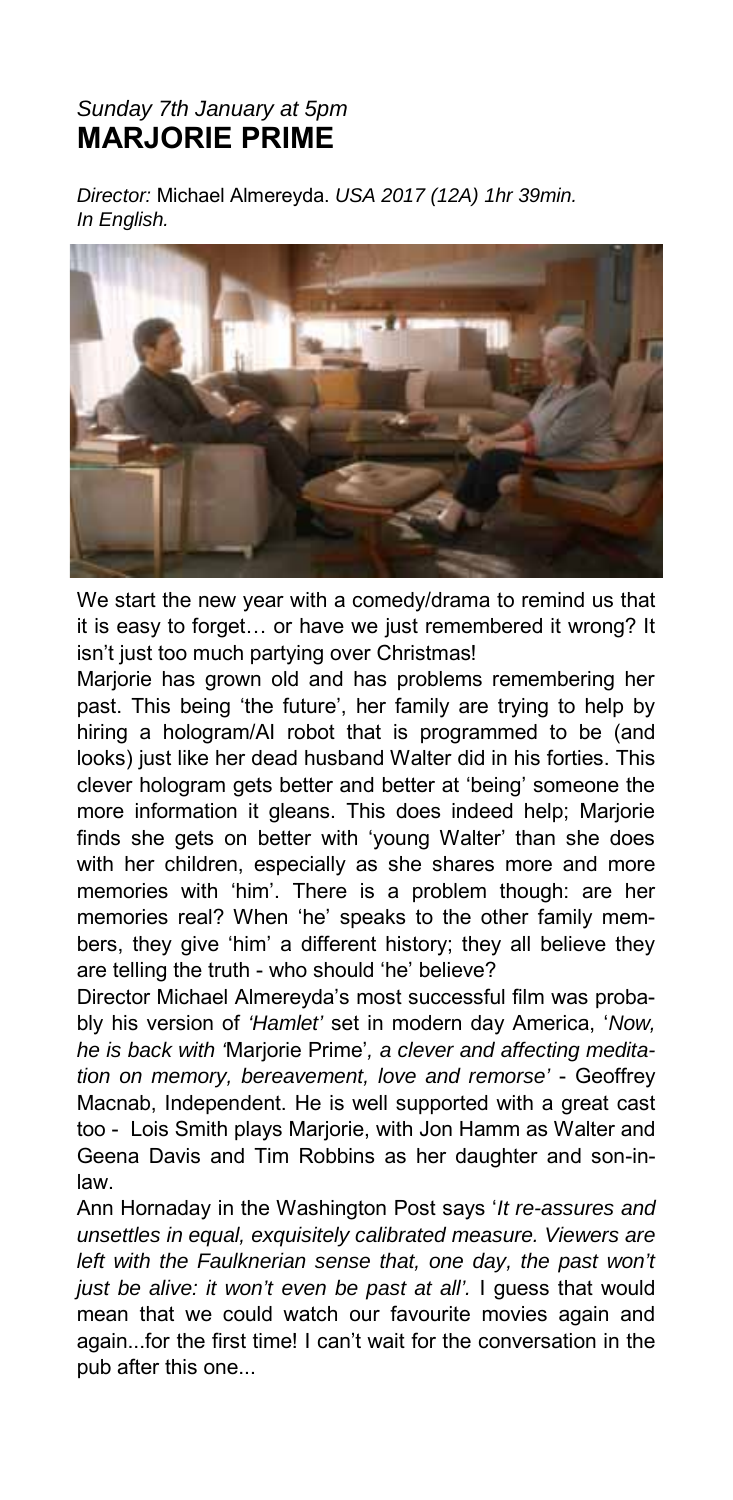### *Sunday 14th January at 5pm*  **MIMOSAS**

*Director: Oliver Laxe. Spain (Morocco) 2016 (15) 1hr 36min. In Arabic with English subtitles.* 



*'A dreamily mysterious and beautifully shot film about two disreputable Moroccan men who, as part of a caravan of travellers, accept the task of carrying the dead body of a holy man, the 'Sheikh', across the Atlas mountains to be buried in his home village'* - so says Peter Bradshaw in the Guardian.

The film centres on the two men, and a mysterious character - Shakib Ben Omar - who is given the task of guiding the religious sect - led by the Sheikh - through the mountains. The three men are then left to face the elements - physical and spiritual - that try to prevent them reaching their goal.

*'There's a touch of the Herzogs to this gorgeous and opaque film if you're willing to read it as a parable about the literal transporting of religious fervour to far flung communities. There's also an existential element to this journey, as the characters battle against ruthless elements which remain utterly blind to their spiritual cause. This becomes a test of faith for the men as events take a turn for the awkward'* - David Jenkins, Little White Lies.

If fantastic scenery and thoughtful, poetic films are your bag, this one is definitely for you… We can't wait.

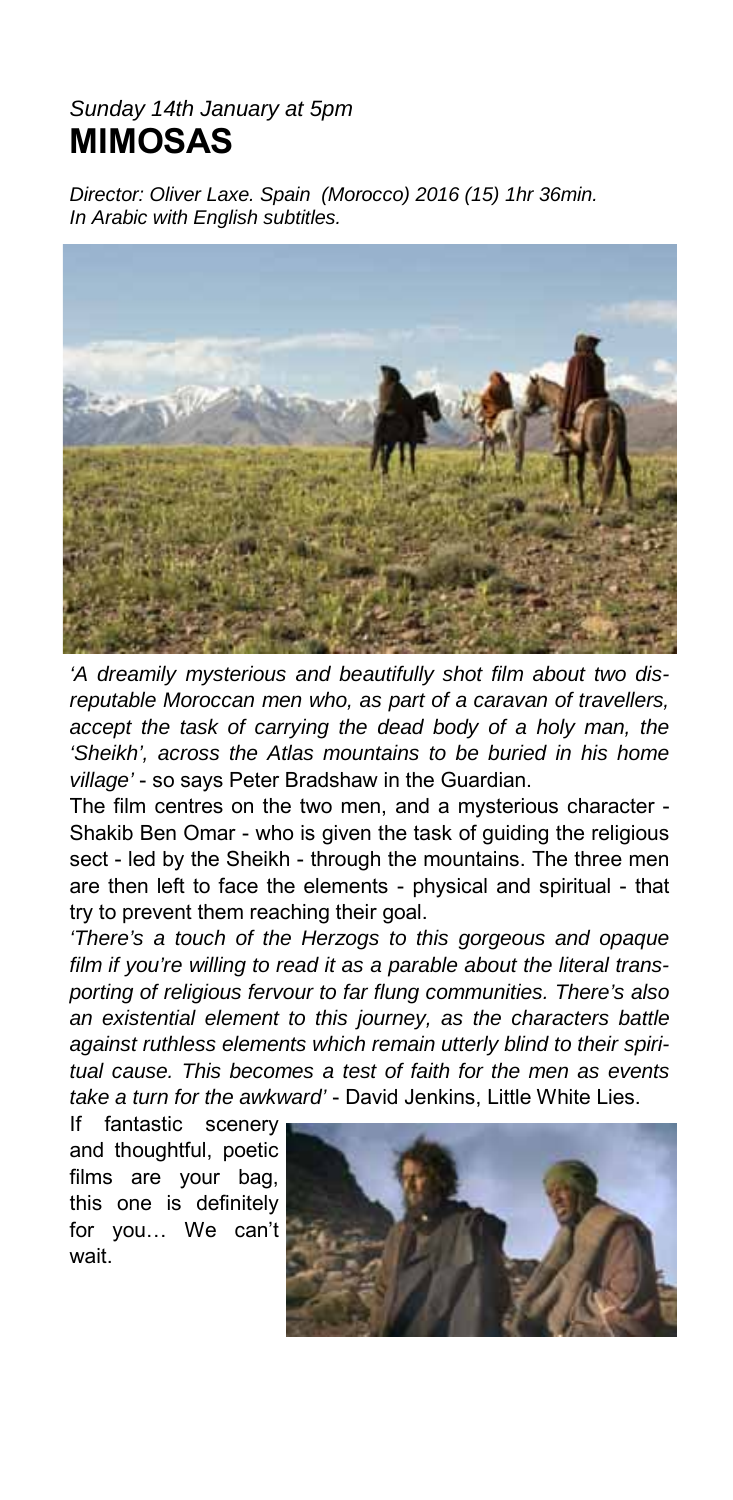### *Sunday 21st January at 5.00pm*  **IN BETWEEN (Bar Bahar)**

*Director: Maysaloun Hamoud. Israel 2016 (15, F) 1hr 43min. In Hebrew and Arabic with English subtitles.* 



*'After watching Maysaloun Hamoud's sparkling, taboo-breaking first feature '*In Between'*, audiences will have to seriously update their ideas about the lifestyle of Palestinian women in Israel'* - Deborah Young, Hollywood Reporter.

Mark Kermode chose this as his film of the week in the Observer. Two women share a flat in Tel Aviv; '*Laila is a force of nature, a chain-smoking, leather-jacketed lawyer who can drink and snort the boys under the table and takes pride in overturning the conventions of her profession and her gender. She lives with Salma, an aspiring DJ who works long hours in kitchens and bars and whose strict Christian parents don't know she's gay'*. It won't be a surprise to know that, when the ultraconservative Muslim Nour moves in too, problems arise; but maybe not the ones you would expect...

Mark Kermode goes on to say that the director *'Hamoud identifies herself as part of a new wave of realist Palestinian cinema, looking beyond the conflicts of the West Bank and Gaza, and putting women proudly centre stage. Yet she is not afraid to portray the price of freedom in a patriarchal world… Hamoud, too, has paid a price. After being criticised for taking Israeli state funding, she found herself the subject of death threats and fatwas from fundamentalists, accused of disparaging or corrupting Muslim women, Elsewhere,* 'In Between' *has been rapturously received, with Hamoud receiving the 'Women in Motion Young Talents' award at this year's Cannes festival. Isabelle Huppert, who selected her for the award, declared that 'the free spirited and joyful women [Hamoud] portrays… are true heroines of our time'. That's a sentiment with which I wholeheartedly concur'.* It takes a lot to make Mark Kermode happy, and all the Rotten Tomatoes critics and audiences agreed, so we reckon this is a film not to be missed.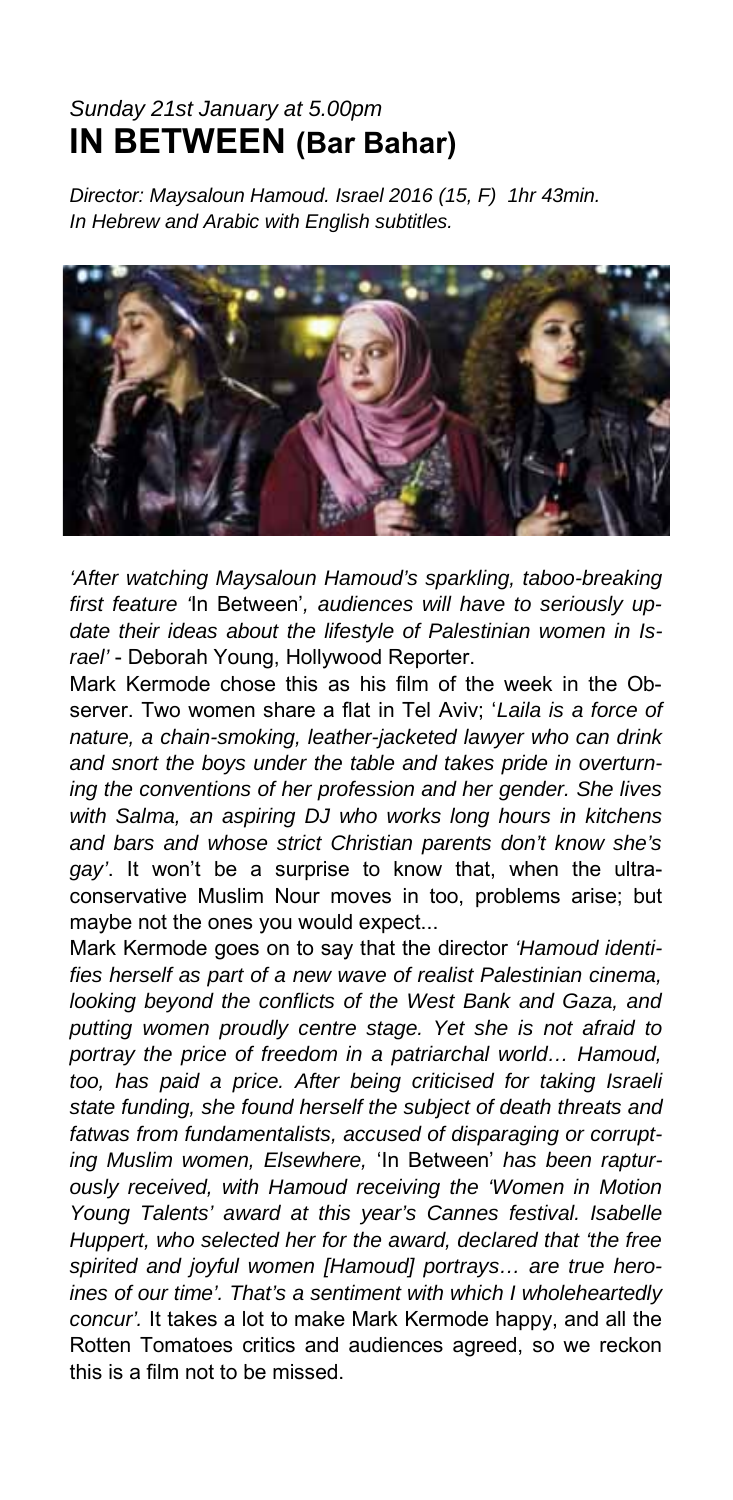### *Sunday 28th January at 5.00pm*  **HAPPY END**

*Director: Michael Haneke. France 2017 (15) 1hr 47min. In French and English with English subtitles.* 



Meet the Laurents; a rich, dysfunctional family who are more interested in their own internal problems than the big issues going on in the world around them (including the immigration camp at Calais just down the road). The family business is run by Anne (Isobelle Hupert), but we see them mainly through the eyes of 13 year old Eve, the daughter of Thomas. *'Her father has remarried, but spends his free time engaged in lyrical cybersex with another woman, and Anne's currently engaged to a British businessman (Toby Jones) for whom she harbors no apparent affection. [Anne's son] Pierre is prone to sudden outbursts, humiliating his relatives at family gatherings by calling out their disregard of immigrant houseworkers and heaping on insults whenever his mother comes close'* - Eric Kone, IndieWire.

So classic Michael Haneke territory then. After his Oscarnominated *'Amour'*, which went down so well in Keswick, we were keen to see what he came up with next. With the critics split on this one, we decided we had to let you see it so that you could all make up your own minds.

This is (almost) a follow-on from *'Amour'* - Jean-Louis Trintingnant actually plays a character with the same name he played there - but this time Haneke uses black comedy instead of grand tragedy. '*Sometimes* 'Happy End' *feels like an untidy retort to the pointed* 'Amour'*, but it is also, on its own merits, an exceedingly clever, thought-provoking and dark reflection on life, death and family relations'* - Kate Taylor, Globe and Mail.

We get some great acting along the way, with the newcomer Fantine Harduin who plays Eve getting many plaudits for holding her own in such famous company. Will you like it? You will need to come along to find out...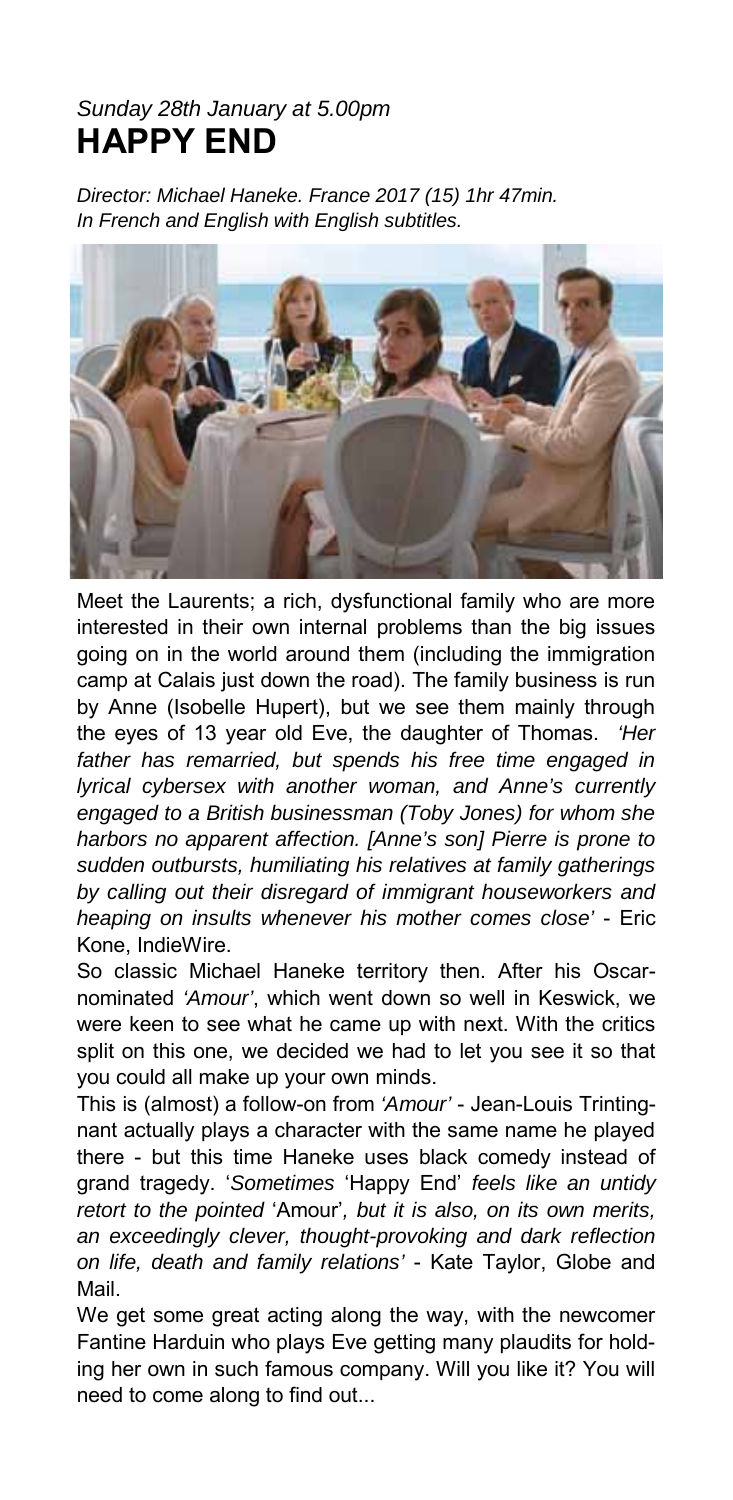### *Sunday 4th February at 5pm*  **CALL ME BY YOUR NAME**

*Director: Luca Guadagnino. Italy 2017 (15) 2hr 12min. In Italian, French and English with English subtitles.* 



*'There is a moment just before a teenage crush bursts its dam and becomes a fully-fledged first love. It's a moment in which time is briefly suspended; it's that shiver of uncertainty before you dive over the edge of the waterfall into the kind of love you could drown in. It's this – the exquisite torture of not knowing if feelings are reciprocated followed by the helpless flood of emotions – that*  is captured so intensely and urgently in this gorgeous work of *yearning. Director Luca Guadagnino has a gift for romance'* - Wendy Ide, Guardian.

Every description of this film includes words like beautiful, gorgeous, passionate… and not just for the budding love between Elio and Oliver, but for the scenery, the photography, the acting, even the script.

The budding love affair in question is made doubly fragile by being between two young men, both of whom have not done this before. As the glorious, Northern Italian summer progresses, so do their tentative steps towards each other. The film '*trembles with a sense of impermanence, gorgeously developed as the summer's shadows grow longer (cinematographer Sayombhu Mukdeeprom blesses the imagery with an atmosphere you can breathe) and the duo becomes more brazen with its affections'* - Joshua Rothkopf, Time Out.

For those who remember Guadagnino's 2009 film *'I am Love'*, none of this will be a surprise, especially as his influences include Bernardo Bertolucci (he has directed a biopic about him). As Brian Tallerico finishes on Roger Ebert.com, the film *'is unforgettable on every level, the kind of film that has the power to move and inspire. It is art of the highest caliber'.* Looks good to us!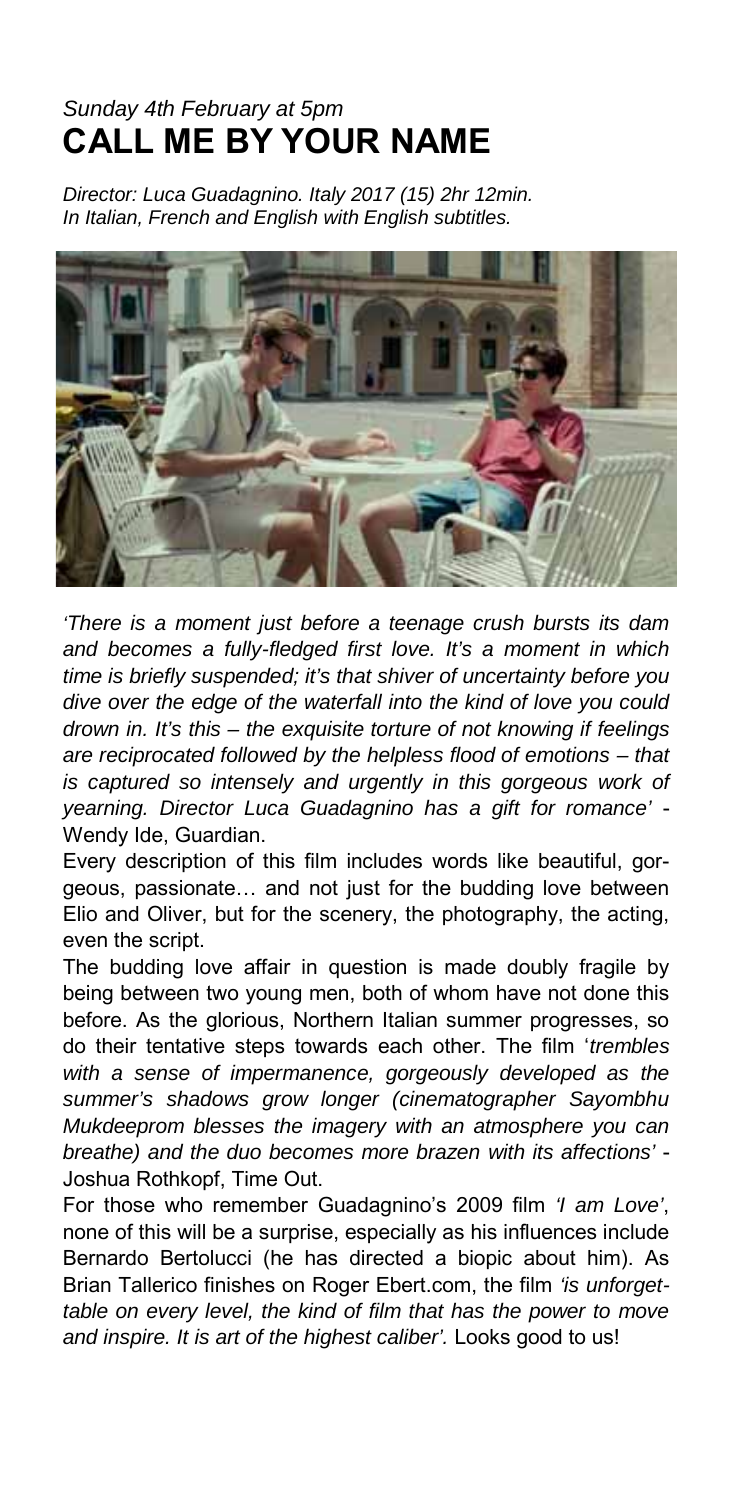### *Sunday 11th February at 5pm*  **FÉLICITÉ**

*Director: Alain Gomis. France and Senegal 2017 (12A, F) 2hr 9min. In Lingala with English subtitles.* 



*'The opening sequence of* 'Félicité', *a moving and expansive fourth feature from the French Senegalese director Alain Gomis, is a gorgeous blur of chatter, movement and song. In a crowded bar in Kinshasa, the capital of the Democratic Republic of Congo, patrons drink and dance into the wee hours, their loud, bickering voices clashing with the music performed by the real-life local collective Kasai Allstars and a club singer named Félicité (Véro Tshanda Beya), whose somber gaze magnetizes the camera from the first frame'* - Justin Chang, Los Angeles Times.

Félicité's life, already hard, is about to get a whole lot harder, however; her son has an accident and she has to find the money for an operation, and she has to find it now. She goes out on to the streets of Kinshasa calling in old debts and favours. '*At every step she is met with the contempt and hostility of those she asks for help, including her own family' -* Chang again.

*'Félicité'* was the Senegalese entry to the Oscars and was up for the Golden Bear award at Berlin. The acting of Véro Tshanda Beya (a singer in Senegal, this is her first part), also gets praised - '*Appearing in almost every scene, she carries the film in close-up, with strained subtle grimaces signalling a world of pain beneath' - Kevin Maher, Times.* 

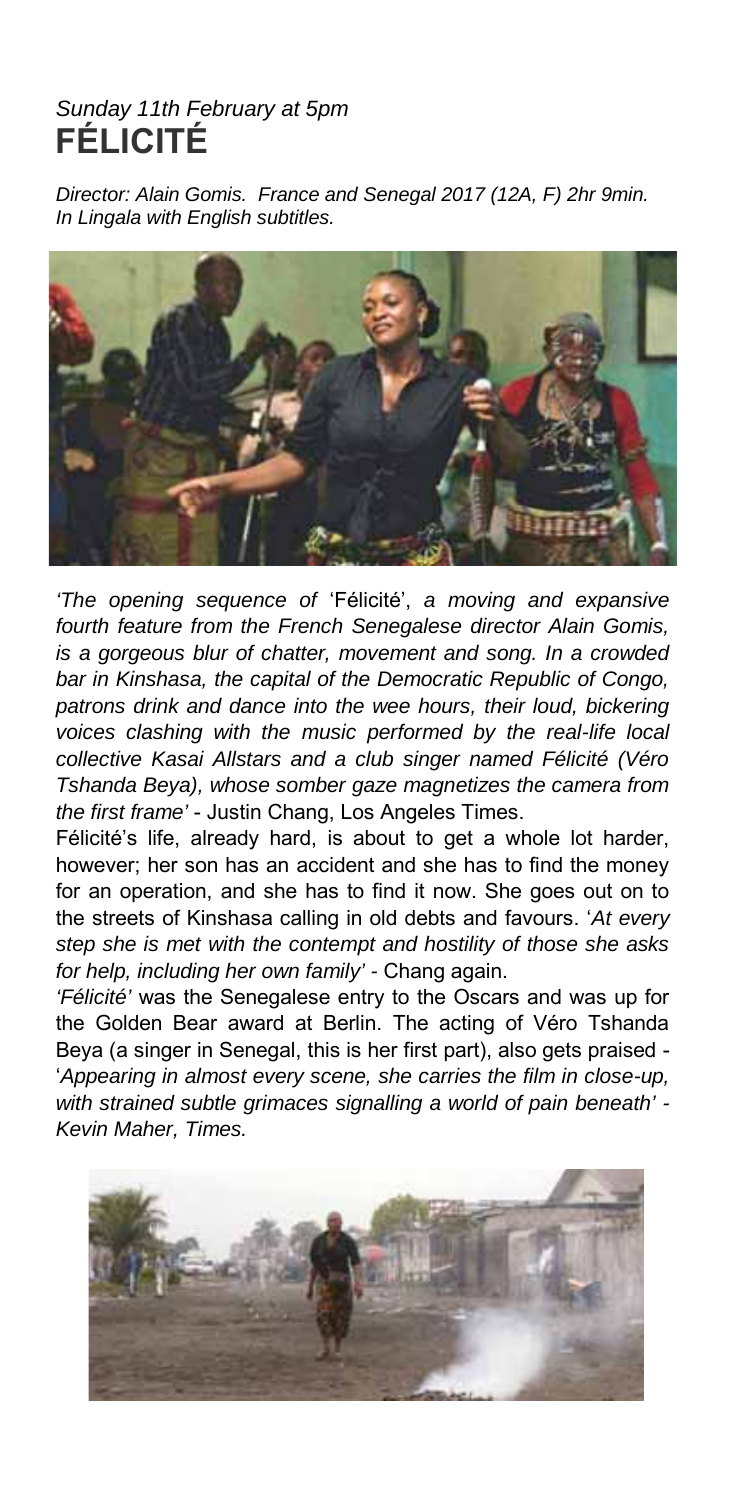#### *Sunday 18th February at 5pm*  **THELMA**

*Director: Joachim Trier. Norway 2017 (15, F) 1hr 56min. In Norwegian with English subtitles.* 



On the surface, like *'Call Me by Your Name'*, this is a film about teenage first love, but there the similarity ends. This love affair has very different consequences.

Thelma arrives at a new college where she knows no-one. Soon after her meeting with Anja, a fellow student, Thelma starts to have fits. The tests she undergoes shows these as 'psychogenic non-epileptic seizures', which the doctor tell her are a physical reaction to a mental suppression. What is she suppressing and what brought it on now? It soon turns out that her parents may have something to do with causing this and that Anja may be the reason it is coming out now; Thelma is falling in love…

Merging Sci-fi and 'art house horror', we see Thelma's fits begin to cause involuntary damage to her surroundings; ''Thelma' *is like '*Carrie' *remade by Ingmar Bergman'*, as David Edelstein says in the New York Magazine. In case that puts you off more than it encourages, Sarah Stewart in the New York Post tells us *'With its gray skies, moody ambience and ominous orchestral score, '*Thelma' *fits the cliché about Scandinavian entertainment being dark as hell — in the best way. It's also gorgeous'.* Bring it on!

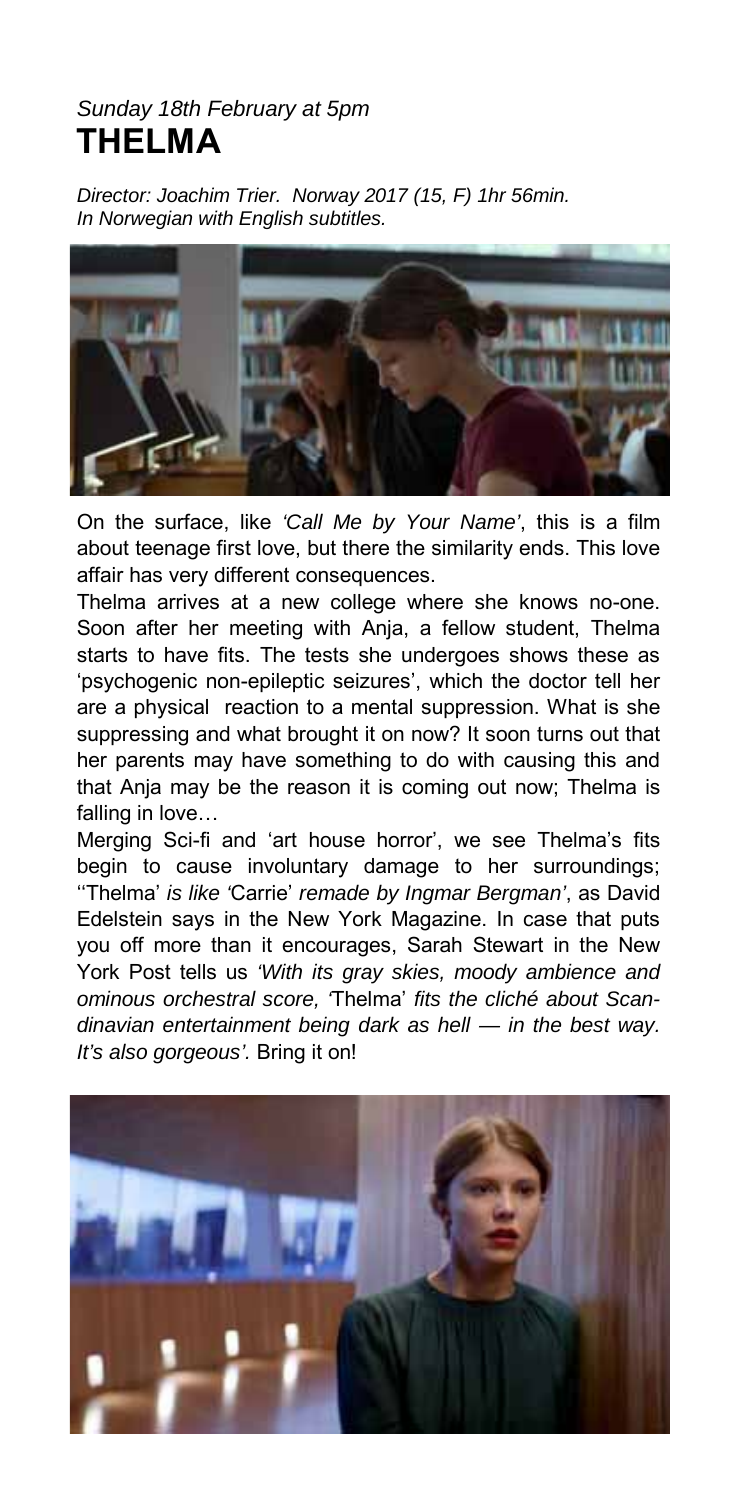## **The 19th Keswick Film Festival**

### **<sup>22</sup>nd February - 25th February 2018**

We come to the exciting weekend of films that for the last 18 years has become a fixture in Keswick's Festival season. Based at the 104 year old Alhambra Cinema and the Keswick Theatre by the Lake plus a day at Rheged's huge screen, there are going to be films for all to see.

KFF 2018 promises to be an exciting blend of new and familiar faces, some in exotic places others in some rather dark places, from where some of the best movies emerge. We have award winners galore – from Berlin, Cannes, Toronto and more - striking documentaries (including Keswick Peace and Human Rights Group's choice) and many films that you may only ever get to see by coming to the festival. Add to this our very own Osprey Awards and some rather special guests and Keswick will be the place to be in February...as always!

Register on our website for regular news from now till February.

### **www.keswickfilmfestival.org**

**EF** 

Or follow us on Facebook or Twitter

v

**Tickets and passes are available now from** 

**THEATRE BY THE LAKE Open 9.30am to 8pm daily** 

### **017687 74411**

**or buy online from the Theatre website via**

**www.keswickfilmfestival.org**

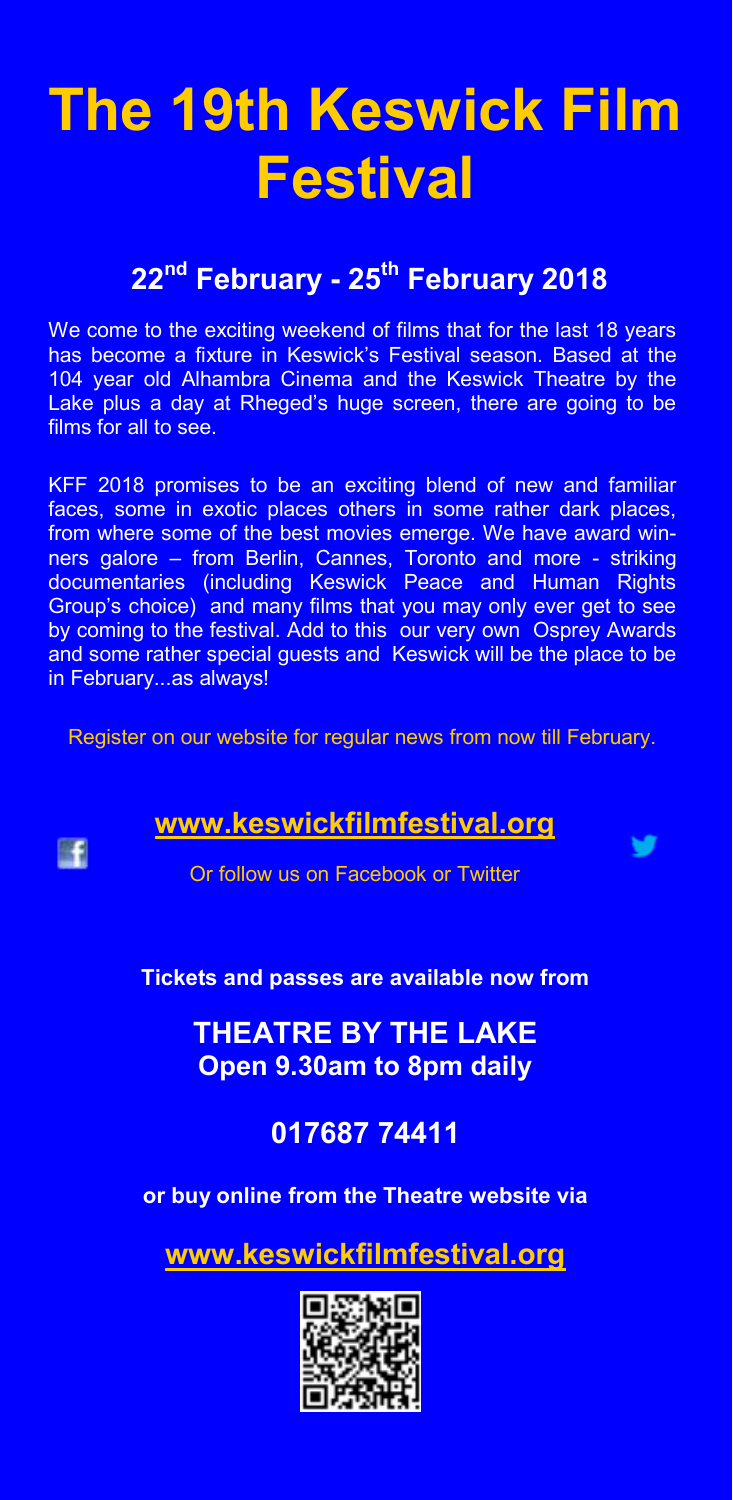### **2018 Keswick Film Festival Just a few of the many films to see!**

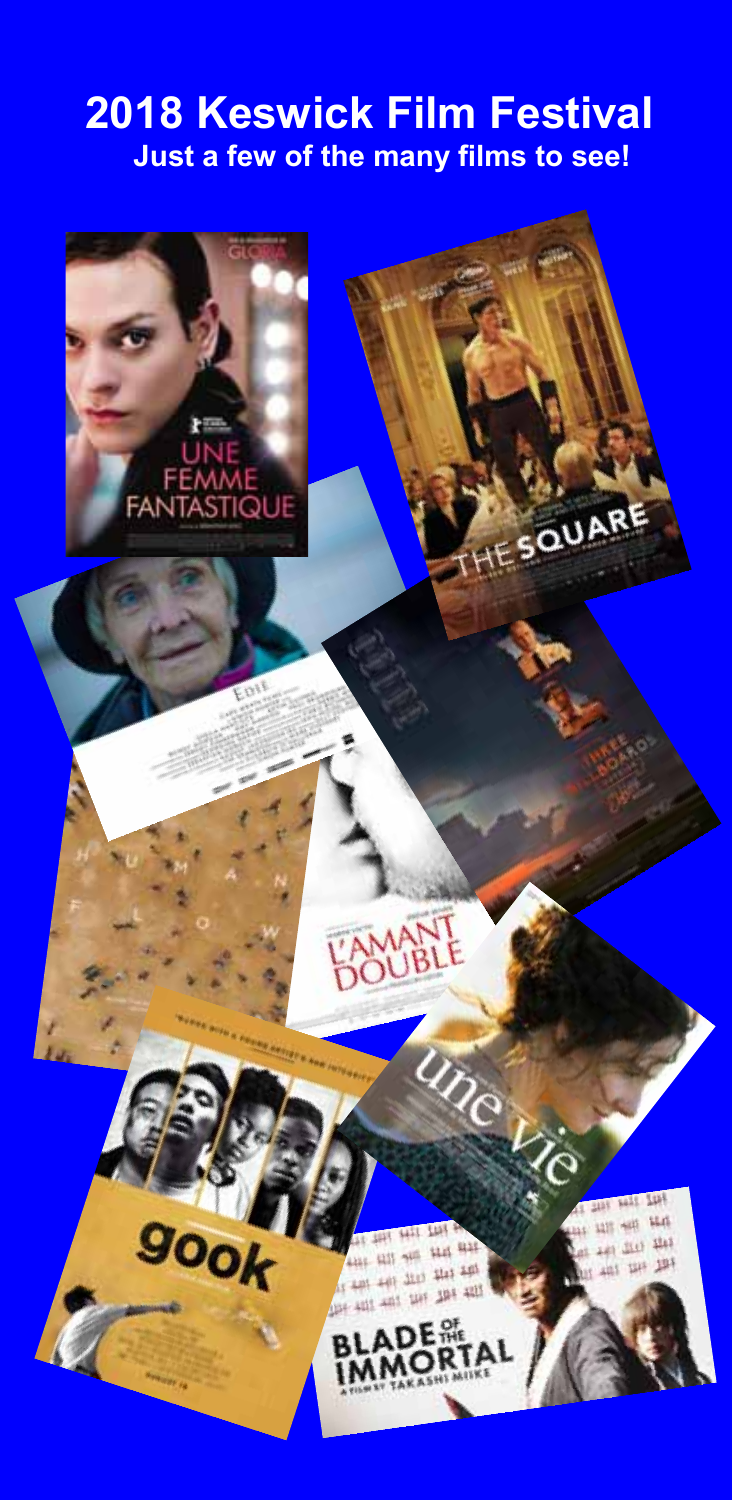#### *Sunday 4th March at 5pm*  **LOVELESS (Nelyubov)**

*Director: Andrei Zvyagintsev. Russia 2017 (15) 2hr 7min. In Russian with English subtitles.* 



 A young boy listens to his parents arguing yet again; is it all his fault? He goes missing: did he run away, or has he been kidnapped?

*'Andrei Zvyagintsev's '*Loveless' *is a stark, mysterious and terrifying story of spiritual catastrophe: a drama with the ostensible form of a procedural crime thriller. It has a hypnotic intensity and unbearable ambiguity which is maintained until the very end'* - Peter Bradshaw, Guardian.

The parents are in the throes of divorce - both have already found new lovers - and even their missing child cannot unite them. Learning all the while more about their life together, we follow the trail of the search (organized by volunteers; the police 'do not have time': in true Zvyagintsev style (viz *'Elena', 'Leviathan'*), he cannot resist linking their broken marriage to the state of Russia).

Winner of the Jury Prize at Cannes and Best Film at the London Film Festival, plus scoring over 90% with critics and audiences on Rotten Tomatoes, this should be a film to make you think. As one character observes *'no one can survive a life without love, and this astringent, remarkable film proves how true that statement is'* - Leslie Felperin, Hollywood Reporter.

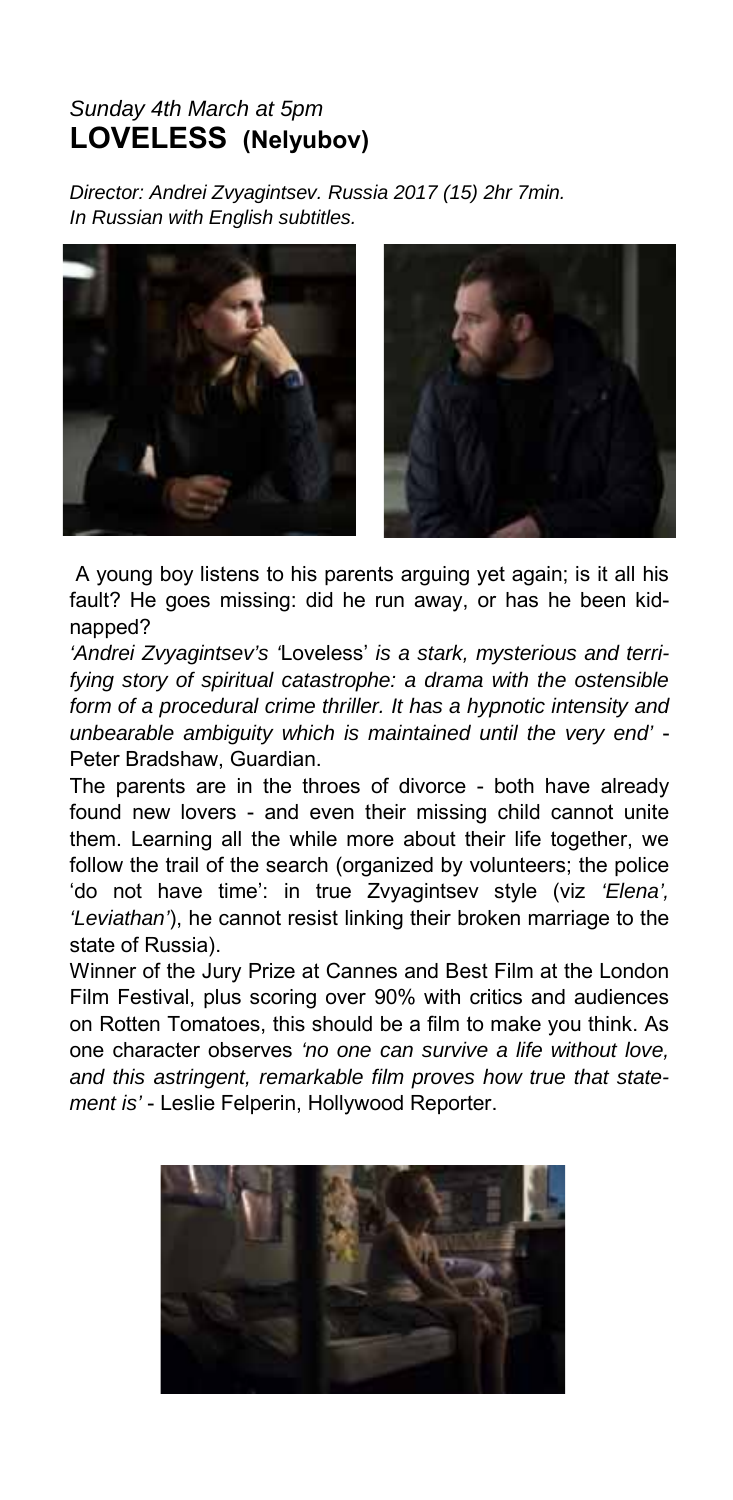### *Sunday 11th March at 5pm*  **MY PURE LAND**

*Director: Sarmad Masud. UK (Pakistan) 2017 (15, F) 1hr 32min. In Urdu with English subtitles.* 



Independent's critic Geoffrey Macnab writes *'British-Pakistani director Sarmad Masud's impressive debut feature is a surprising affair: a drama set in rural Pakistan and based on a true story but that plays like a feminist version of Howard Hawks' '*Rio Bravo''*.* In our perpetual hunt to bring you something different, how could we resist that?

*'Nazo Dharejo, now legendary as 'the toughest woman in Sindh', was 18 in the early 1990s when her uncle launched a violent challenge to the ownership of her family's farm; land disputes are apparently ubiquitous in Pakistan, and certainly mere women could not be tolerated to occupy valuable land that should 'rightfully' belong to a man'* - MaryAnn Johanson, Flickfilosopher.

The corrupt local law enforcement officers are unwilling to help, and having no money of their own to pay for support, Nazo, with her mother Waderi and her younger sister Saeda are left with two options - fight or flight. They chose to fight, taking on her uncle and his large band of mercenary soldiers.

The result, as MaryAnn Johanson concludes, is *'Tense, gripping, rife with tragedy but ultimately cheerworthy, '*My Pure Land' *offers a gorgeous balance of action and drama in a setting that it both familiar and foreign, with a heroine I won't soon forget. And its feminism is an all-inclusive one that actively invites men to be allies. Yes, all men. Because you'll only get left behind if you don't join us'.* Wait for us - we're coming!

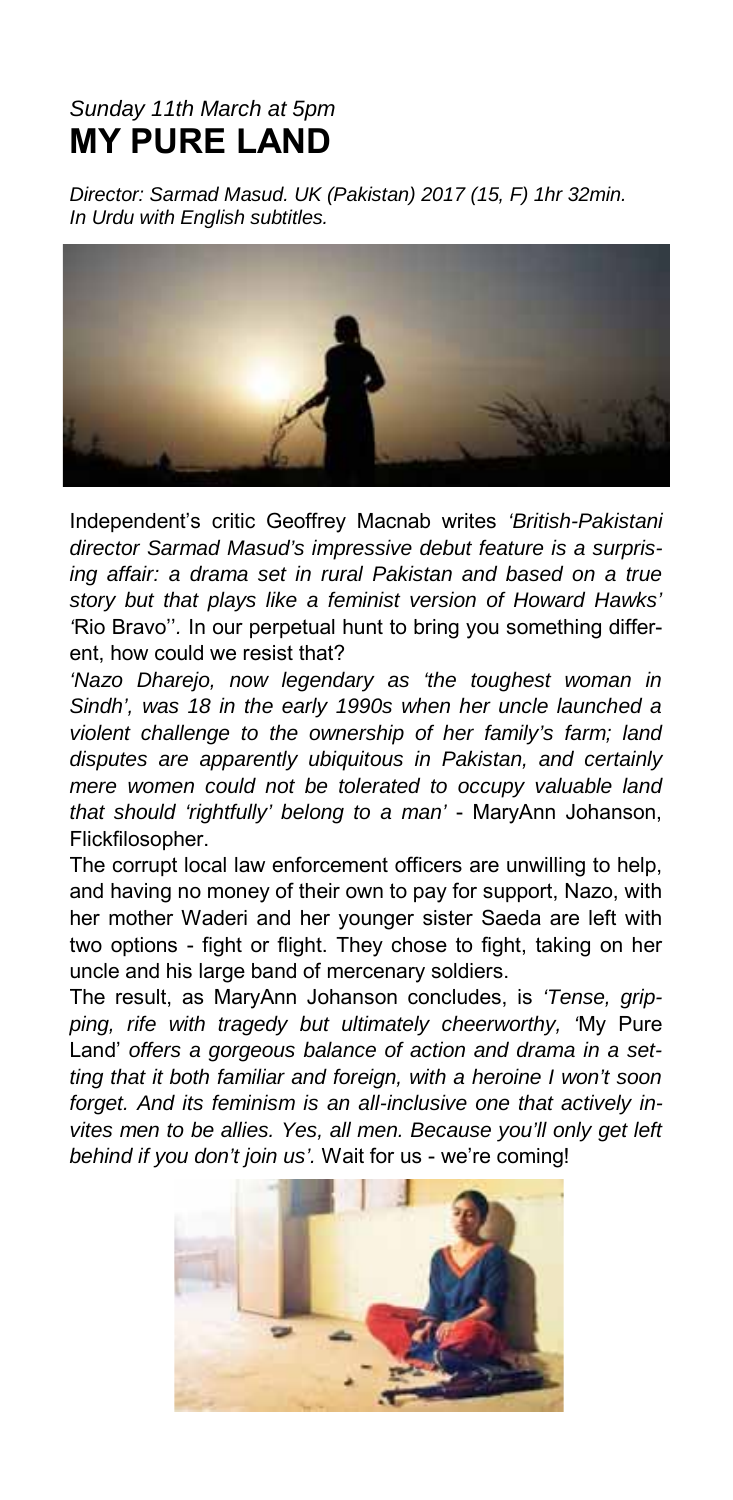### *Sunday 18th March at 5pm*  **STRANGLED (A martfüi rém)**

*Director: Árpád Sopsits. Hungary 2016 (18) 2hr 1min. In Hungarian with English subtitles.* 



After last week's true-life feminist western, this week's 1950s Hungarian Cold War true-life crime thriller is going to show up the Stalinist state's decidedly male chauvinist attitudes even more. The film starts just after the 1956 uprising, with Moscow definitely in charge, determined to defend the Soviet system.

*'One summer night in 1957, a young woman is murdered as she walks home from her job at a shoe factory in the provincial town of Martfu. The woman's spurned lover Akos Reti is the prime suspect, and Sopsits appears to place him firmly in the frame. Despite protests from his sister Rita, Reti swiftly confesses to the crime and is handed a death sentence, later commuted to 25 years in prison'* - Stephen Dalton, Hollywood Reporter.

This might have been the end of it if similar murders hadn't started again in 1964… two more women die before Detective Bota and Prosecutor Szirmai *-* the local law enforcers - decide they are all linked... including the 1957 murder too.

'*Exposing the cracks in a supposedly flawless Communist justice system can only invite serious repercussions in a Soviet satellite state dependent on law, order and social conformity. With their careers hanging in the balance, Bota and Szirmai come under pressure to find a culprit and close the case as soon as possible. 'There are no serial killers in this country — is that clear?' barks one regional party boss' -* Stephen Dalton again. Can Bota and Szirmai solve the case and find the murderer, or will the State intervene and frame other innocent bystanders?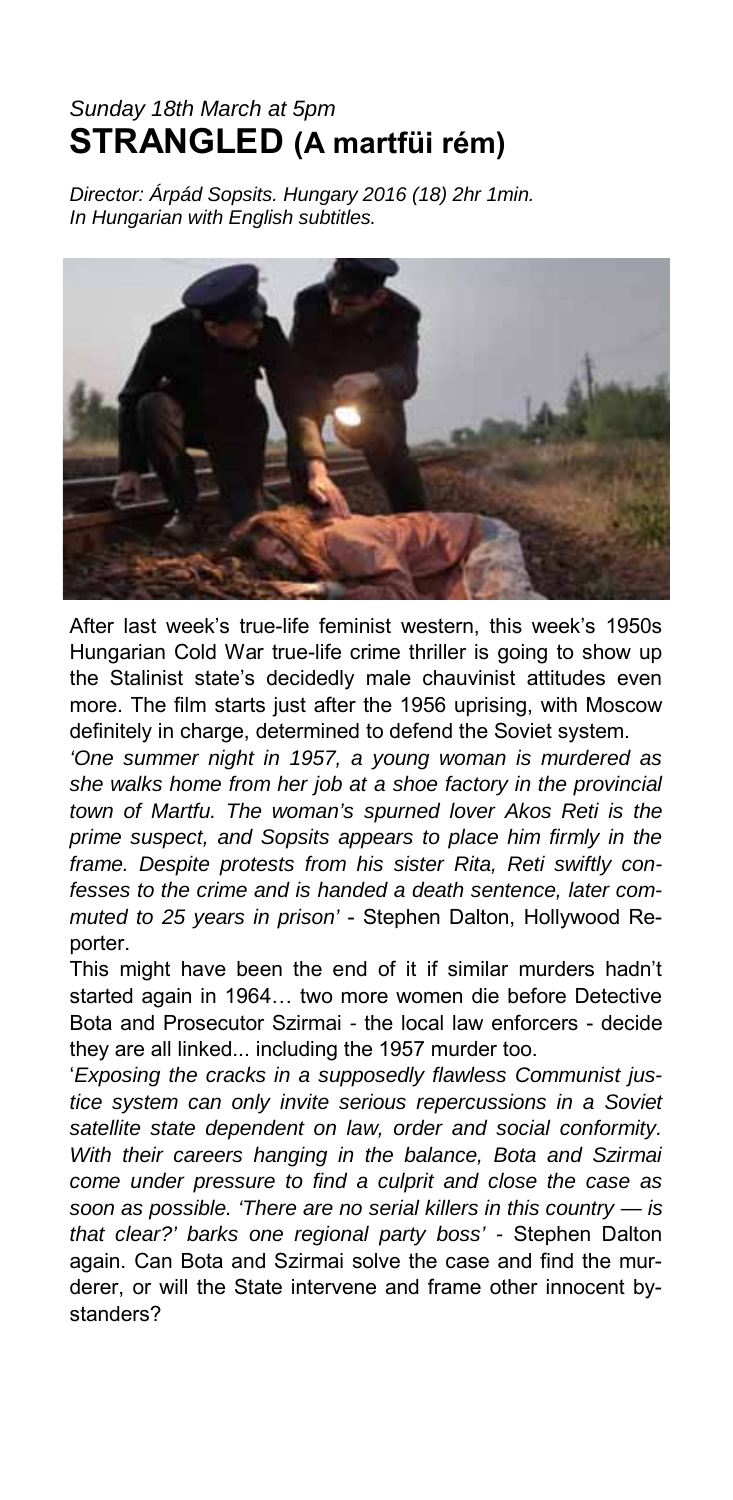#### *Sunday 25th March at 5pm*  **BOY**

*Director: Taika Waititi. New Zealand 2010 (15) 1hr 27min. In English and Maori.* 



Our last film for the year is a Kiwi movie we tried to get when it came out in 2010 but it was not available here; after last year's cult hit *'Hunt for the Wilderpeople', 'Taika Waititi has hit the big league directing Marvel's '*Thor: Ragnarok*', and his second film, 2010's Maori coming-of-age comedy '*Boy'*, is finally released in the UK. It's a disarmingly lovely, big-hearted film, and hilarious in places'* - Cath Clarke, Guardian.

*'The heartwarming and occasionally heartbreaking tale of a boy, his brother, his nan, his friends, the girl he likes, his criminal dad, his dad's mates, Michael Jackson, 'E.T. - The Extra Terrestrial' and a lot of money buried in a field ('I know exactly where it is. I buried it a certain number of steps from a post. I just can't remember how many steps. Or which post.') is guaranteed to brighten up [our winter] days and have audiences laughing out loud even when the subject matter is really quite bleak'* - Jennie Kermode, Eye for Film.

So we are in classic poor Maori country. Set in 1984, life is hard but the Maori children don't seem to realize it. Boy will soon begin to learn the truth about his absent father when he returns (played by Taika Waititi himself, he is the comedy lead in the film). There is little adult guidance in Boy's life, and his imagination is allowed to take over, and that is the key to the success of the film; the deadpan humour, in spite of the tough life, should make you feel the joy of living. As Jennie Kermode says, '*if you want to be reminded how much fun it is to let your imagination loose, this is a film you shouldn't miss'.* We hope it makes you feel good all through the summer. See you in September.